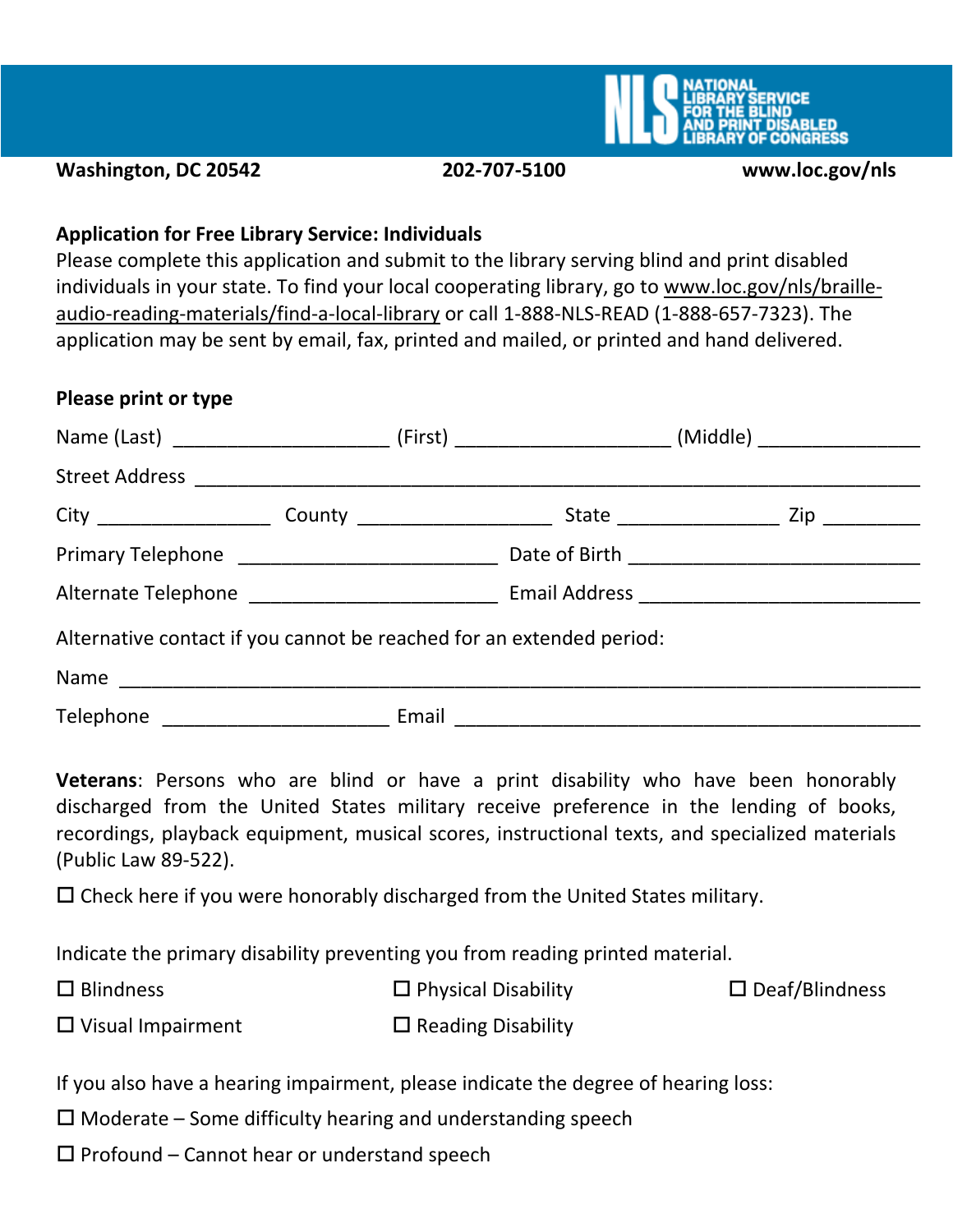**NOTE:** Personal information is confidential except for those portions defined by law as public information. To learn what information provided on this application form may be released to other individuals, institutions, or agencies, please consult the agency to which you are submitting this application.

#### **Eligibility of blind and other print-disabled persons for loan of library materials**

The following people are eligible for service: residents of the United States, including territories, insular possessions, and the District of Columbia, and American citizens living abroad, provided they meet one of the following criteria:

- 1. An individual who is blind or has a visual impairment that makes them unable to comfortably read print books.
- 2. An individual who has a perceptual or reading disability.
- 3. An individual who has a physical disability that makes it hard to hold or manipulate a book or to focus or move the eyes as needed to read a print book.

Please see www.loc.gov/nls/about/eligibility-for-nls-services for the full eligibility terminology.

## **Certifying Authority**

Eligibility must be certified by one of the following: doctor of medicine, doctor of osteopathy, ophthalmologist, optometrist, psychologist, registered nurse, therapist, or professional staff of hospitals, institutions, and public or welfare agencies (such as an educator, social worker, case worker, counselor, rehabilitation teacher, certified reading specialist, school psychologist, superintendent, or librarian).

## **To be completed by Certifying Authority**

| $\Box$ I certify that this applicant is eligible for NLS services. |  |  |
|--------------------------------------------------------------------|--|--|
|                                                                    |  |  |
| Date <u>__________</u>                                             |  |  |

*A typed or handwritten signature is acceptable after certifying data is completed.*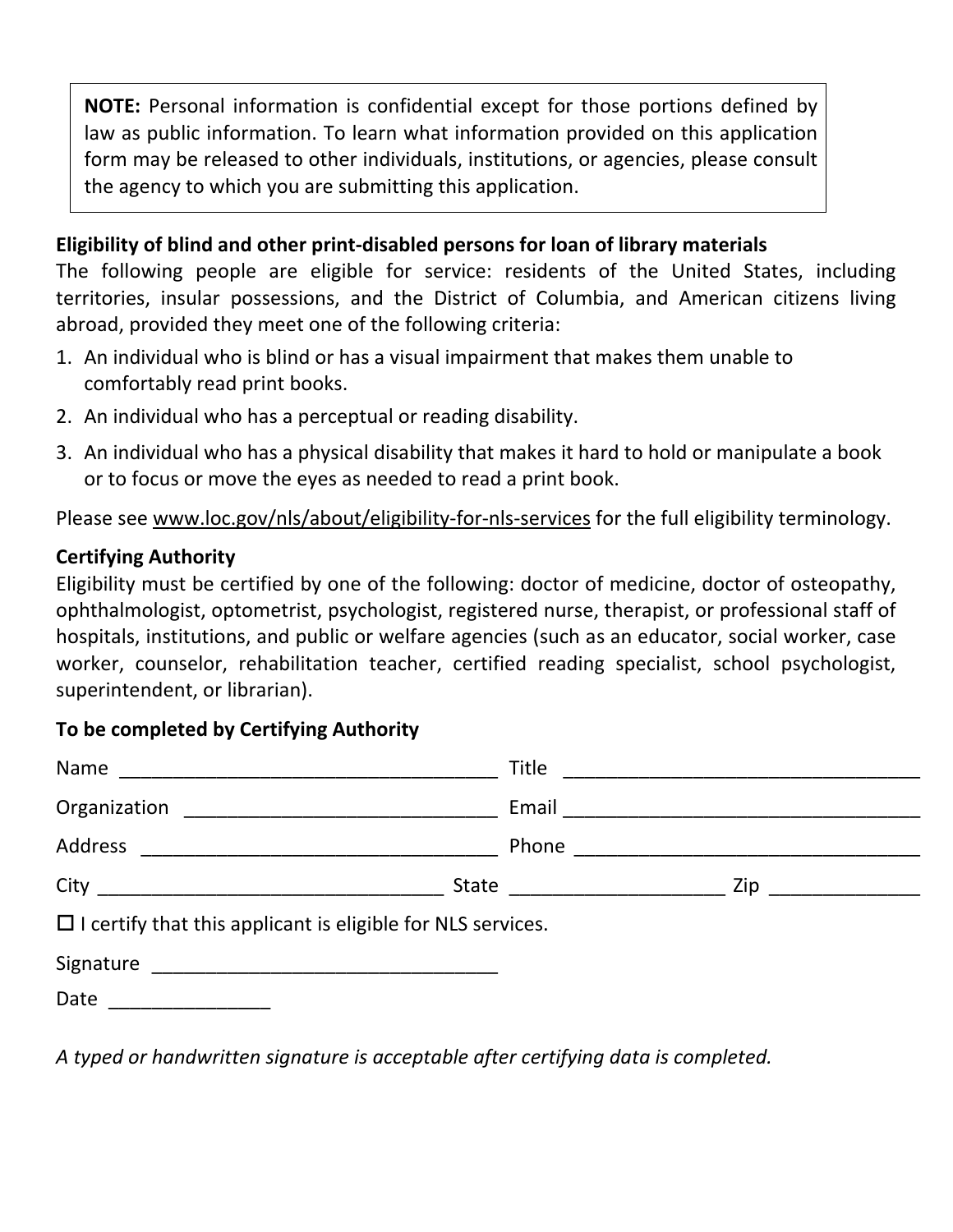**BARD (Braille and Audio Reading Download)** is a web-based, password-protected service that provides access to thousands of audio and braille books, magazines, and music scores available from NLS. The service is available as an application on a Windows or Mac computer or on an iOS or Android device. The mobile application, known as BARD Mobile, includes builtin playback capability so you can enjoy talking books anytime, anywhere.

# **Service delivery for library materials (check all that apply)**

- $\Box$  I have a personal mobile device (iPhone, Android, iPad, or Kindle Fire) and Internet or cellular access. I want to download digital talking books and/or eBraille materials to read instantly with the free BARD Mobile application. Please provide your email address for BARD registration.
- $\Box$  I have a personal mobile device and would like to access the free BARD Mobile application, but I would also like materials sent to my home by USPS. Please select the types of materials you want mailed to your home. (Check all that apply)
	- $\square$  Digital talking books and magazines on cartridge/flash drive
	- $\Box$  Hardcopy braille books and magazines
	- $\Box$  Music appreciation/braille or large-print scores/instructional talking books and magazines on cartridge/flash drive
- $\Box$  I do NOT have a personal mobile device. I want my library to send books by USPS to my home. I would like materials in the following format. (Check all that apply)
	- $\square$  Digital talking books and magazines on cartridge/flash drive
	- $\Box$  Hardcopy braille books and magazines

\_\_\_\_\_\_\_\_\_\_\_\_\_\_\_\_\_\_\_\_\_\_\_\_\_\_\_\_\_\_\_\_\_\_\_\_\_\_

\_\_\_\_\_\_\_\_\_\_\_\_\_\_\_\_\_\_\_\_\_\_\_\_\_\_\_\_\_\_\_\_\_\_\_\_\_\_

 $\Box$  Music appreciation/braille or large-print scores/instructional talking books and magazines on cartridge / flash drive

(Note: The NLS Music program does not provide recorded music for recreational listening.)

# **How did you learn about the NLS free library service? Check up to three:**

- $\square$  Veterans Affairs/Defense Health Agency  $\square$  Other Health Care Professional
- 
- 
- $\square$  Consumer/Support Group  $\square$  Event/Expo
- 
- $\Box$  Other Ad (specify below)
- 
- School Vocational Rehabilitation Center
- $\square$  Friend/Family  $\square$  Public Library
	-
- $\Box$  TV Ad  $\Box$  Radio Ad
	- $\square$  Internet/Social Media (specify below)

\_\_\_\_\_\_\_\_\_\_\_\_\_\_\_\_\_\_\_\_\_\_\_\_\_\_ Other (specify below)